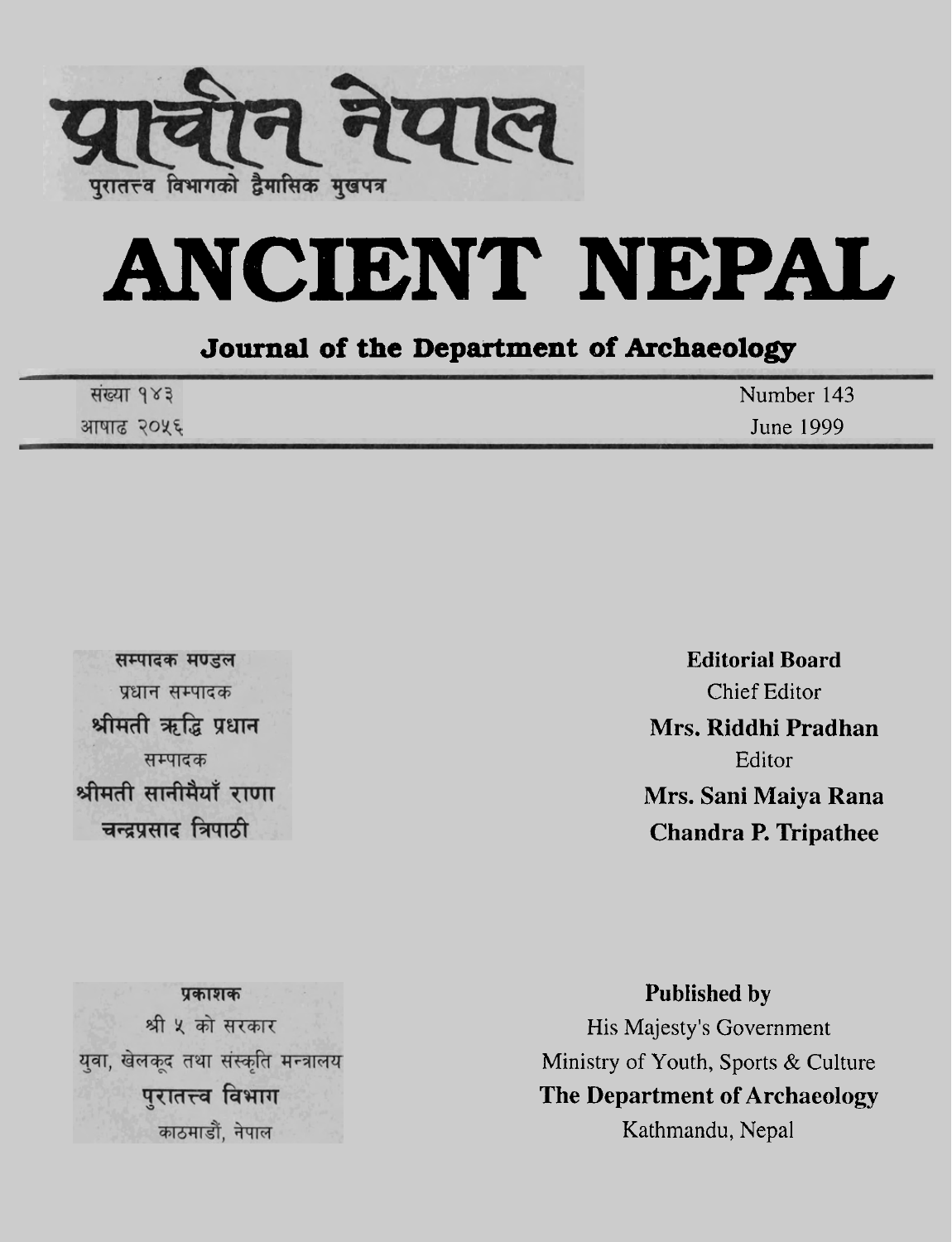

### प्राचीन नेपाल **ANCIENT NEPAL**

#### संख्या १४३

आषाढ-२०५६

#### Number 143 June 1999

**DOS! LORS CRIME DE SER** 

सम्पादक मण्डल प्रधान सम्पादक श्रीमती ऋद्धि प्रधान सम्पादक श्रीमती सानीमैयाँ राणा

चन्द्रप्रसाद त्रिपाठी

**前半**的运动员 <sup>W</sup>olatery A.D.) st

**Editorial Board**  Chief Editor **1~11-s. Riddhi Pradhan**  Editor **Mrs. Sani Maiya Rana** 

ua a my t

**Chandra P. Tripathee**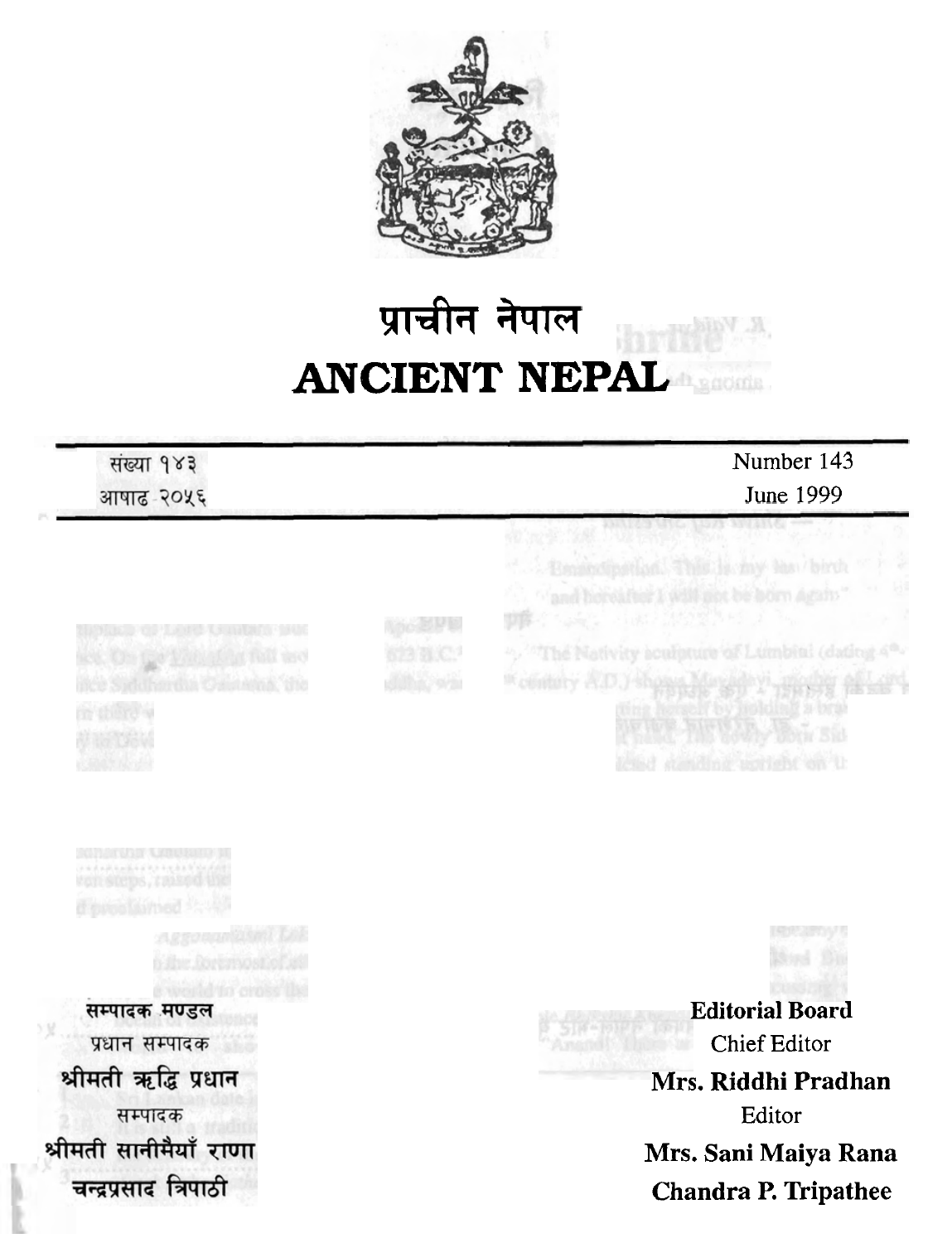## विषय-सूची **Contents**

**Page** 

| Lumbini the Peace-Shrine and Place of Pilgrimage<br>$-T. R. Vaidya$               |            |
|-----------------------------------------------------------------------------------|------------|
| <b>JAN</b><br>Animistic practices among tharus of Dang & Deokhuri<br>-Poonam Rana | $8-20$     |
| Khaptad Region in Mythology                                                       |            |
| — Shiva Raj Shrestha                                                              | $21 - 30$  |
| नेपाली खण्ड                                                                       | पृष्ठ      |
| वैरोचन बुद्धको हस्तमुद्रा - एक अध्ययन<br>- डा. नरेशमान बज्राचार्य                 | ३१-३८      |
| श्री ३ चन्द्रशमशेरका समयको काजी महावीर<br>गडतोडाका नामको सनद पत्र                 |            |
| - डा. विजय कुमार मानन्धर                                                          | $38 - 88$  |
| बिग्रेको साइतमा काँगडाको युद्ध                                                    |            |
| - श्रीमती इन्दिरा जोशी                                                            | $88 - 86$  |
| प्रधानमन्त्री जंगबहादुर राणाका समयको नेपाल-भोट युद्धको ऐतिहासिक सामग्री           | $ 20 - 28$ |
| Riddhi Prad                                                                       |            |
| पुरातत्त्व विभागको गतिविधि (आ.व. २०५४/०५५)                                        |            |
| ा श्रीमती शोभा श्रेष्ठ                                                            | $89 - 88$  |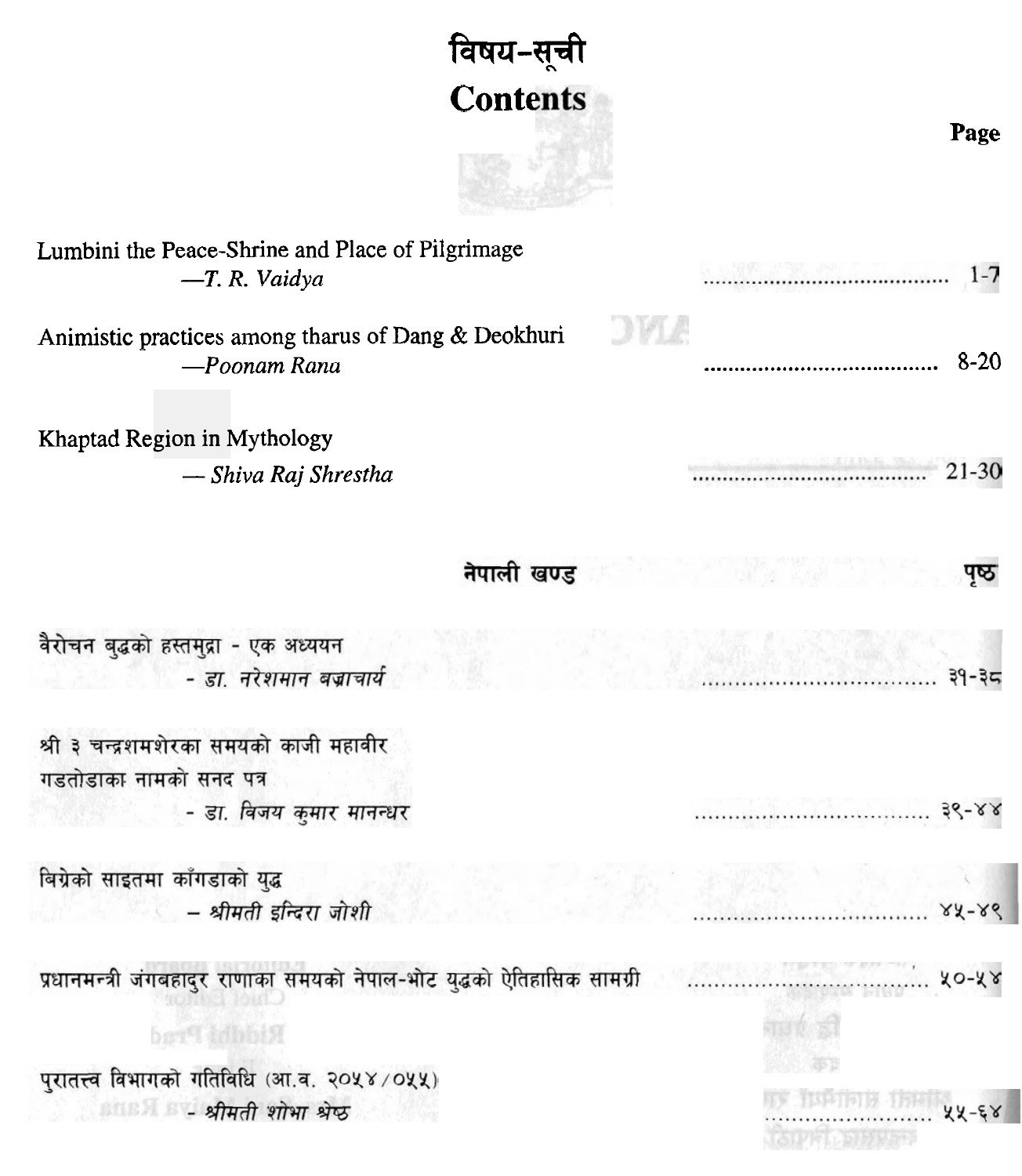

"प्राचीन नेपाल" का निमित्त प्राग्-इतिहास तथा पुरातत्त्व, लिपिविज्ञान, हस्तलिखित ग्रन्थ, मुद्राशास्त्र, अभिलेख, संग्रहालय तथा ललितकलासंग सम्बन्धित मौलिक रचनाको माग गरिन्छ ।

रचना संक्षिप्त तर प्रामाणिक हनुका साथै अद्यापि अप्रकाशित हनुपर्दछ । तर कनै प्रकाशित विषयको सम्बन्धमा नयाँ सिद्धान्त र प्रमाण प्रस्तुत गरिएको भए तिनको स्वागत गरिनेछ।

रचनासंग सम्बन्धित चित्रहरू पठाउन सकिनेछ । रचना पृष्ठको अग्रभागमा मात्र लेखिएको हुनुपर्नेछ । प्रकाशित लेखहरूमा व्यक्त गरिएको भावना वा मत सम्बन्धित लेखकको हनेछ।

> महानिर्देशक पुरातत्त्व विभाग रामशाहपथ काठमाडौं, नेपाल

Contribution of original nature dealing with pre-historic and field-archaeology, epigraphy, manuscripts, numismatics, archives, art, anthropology and architecture of Nepal and museum and other techniques connected with various aspects of art work are invited to **"Ancient Nepal".** 

The contribution should be concise and well-documented and based on hitherto unpublished data, if not new interpretation of already known evidence.

The opinions expressed are those of the authors and do not necessarily reflect the views of the Editor or The Department of Archaeology.

Photographs and illustrations (line drawing) may be sent. The typescript should be in double space and one side of the paper only sent to:

> The Director General **Department of Archaeology**  Ramshahpath Kathmandu, Nepal